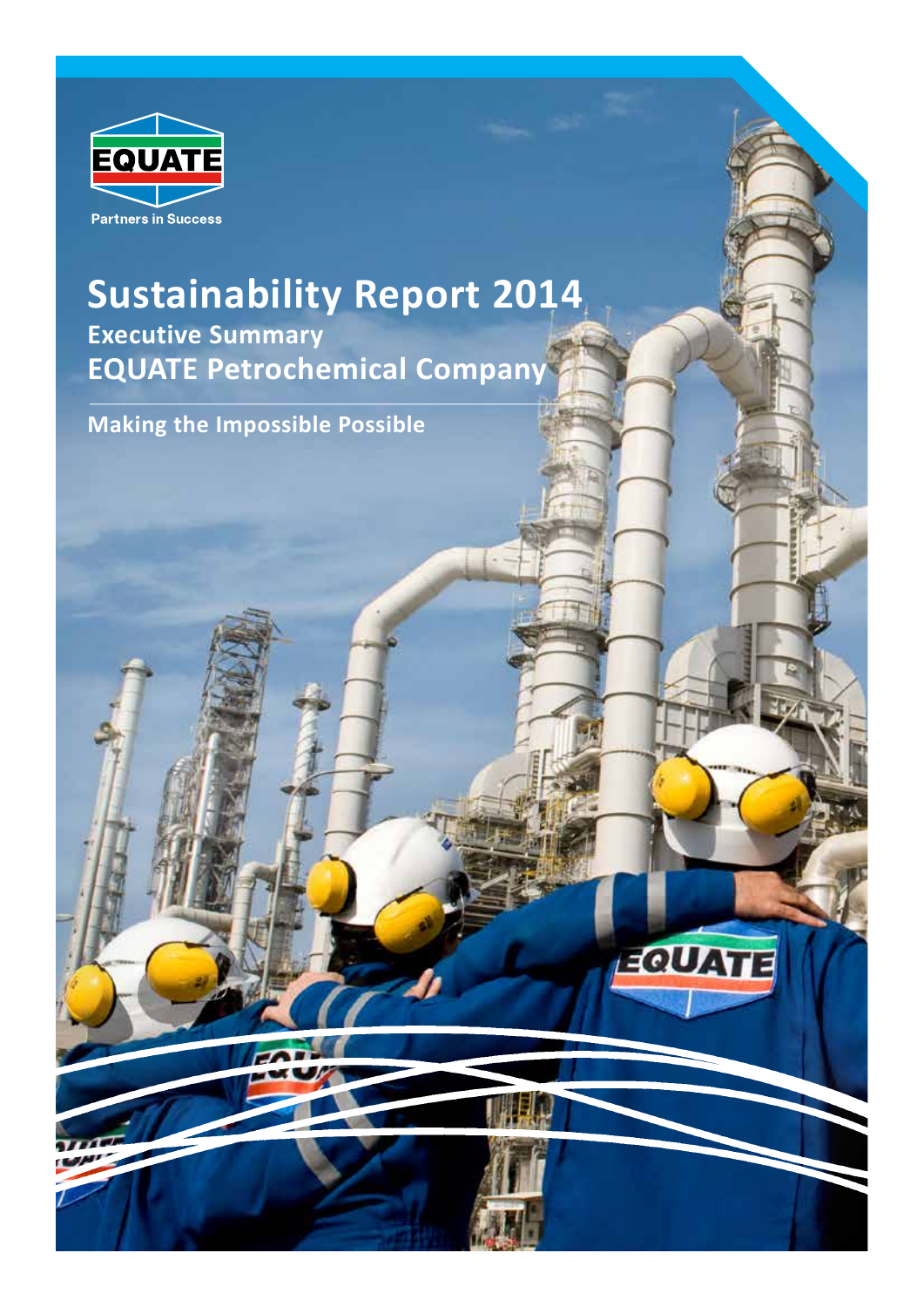# **Letter from the President & CEO**



**Partners in Success** 

## Providing qual betrochemic the wq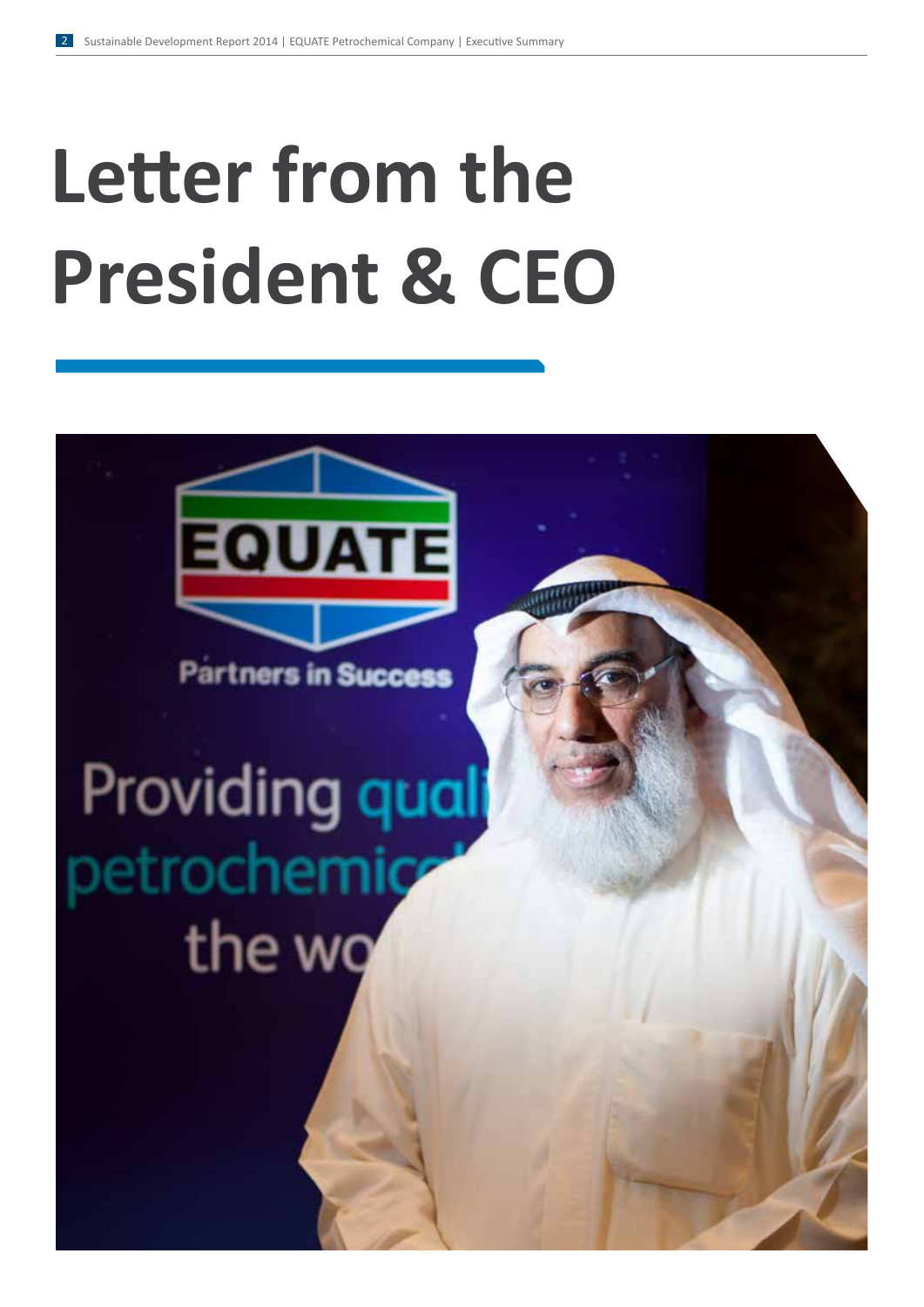### **G4-1**

For EQUATE Petrochemical Company, Kuwait's first  $\frac{1}{2}$  international joint-venture in this industry, sustainability is a core strategic objective. It is applicable to every aspect of the company, and not a mere term or expression.

Since its inception in 1995, EQUATE has realized and continues to realize the importance of sustainability and continues to realize the importance of sustainability and commues to reanze the importance or sustainability<br>to ensure being "Partners in Success" with our to ensure being Trantiers in Success With our<br>employees, their families, shareholders, NGOs, customers, emproyees, their families, shareholders, NGOs, easterners, Kuwait Petroleum Corporation & Subsidiaries (K-Companies), mancial institutions, contractors, government bodies, media outlets and other stakeholders who represent individuals, organizations and communities.

For that purpose, our current corporate strategy includes the five strategic objectives of Sustainability, People Excellence, Business Excellence, Growth and Maximize Value.

EQUATE is not only a producer of petrochemicals, it is a fully integrated world-class organization that aspires for sustainable excellence by benefitting from the advantages of combining innovation and industrial expertise with competent human resources, technological breakthroughs, rich feedstock, and valuable infrastructure.

EQUATE is fully committed to ensuring distinguished expansion is rangelemented to ensuring distinguished<br>achievements for the benefit of all relevant stakeholders demevements for the senem of an refevant stakeholders solid partnerships for the optimum benefit in How We Conduct Business, Our Impact on the Economies Where We Operate, Our Community, Environmental Stewardship, Our People and Quality in Our Operations, within and outside Kuwait.

For example, during 2014 EQUATE has set a new world record in maintaining and updating petrochemical plants by finalizing a full-scale Turnaround (TA) within 30 days. With the participation of over 10,000 employees and contractors, EQUATE has realized the first of its kind international achievement by completing all operations within a record-time for petrochemical plants based on global standards. By "Making the Impossible Possible," EQUATE has affirmed its abidance by all laws

and regulations relevant to implementing the strictest guidelines in all fields pertaining to human resources,<br>| business conduct, financial discipline, as well as business conduct, infancial discipline, as well as<br>the environment, health and safety (EH&S). The TA 2014 Inc environment, nearly and safety (LTRS). The TAIZC<br>is a key achievement in EQUATE's continuous journey as a Righly Reliable Organization (HRO) within its suppliers, and it is a Highly Reliable Organization (HRO) within its as a mgmy nemasie organization (me) with sustainability efforts.  $\alpha$  statistical statistical statistical statistical statistical statistical statistical statistical statistical statistical statistical statistical statistical statistical statistical statistical statistical statistical

As you go through our fourth sustainability report, I would like to highlight to you that it has been prepared in accordance with the guidelines of the Global Reporting Initiative (GRI). We are partners in sharing the qualitative and quantitative information included in the report as a tool to reflect EQUATE's economic, environmental and social to renect EQOATE's economic, environmental and social<br>initiatives. These three areas, which constitute the core minanves. These three areas, which constitute the co<br>of our sustainability efforts, carry several challenging or our sustainability enorts, carry several chanenging<br>opportunities that require a partnership with all stakeholders to turn them into a fruitful reality for all of us. s you go through our fourth sustainabilit<sup>.</sup>

In conclusion, thank you for being one of our "Partners in Success" as we hope you will enjoy reading our EQUATE Sustainability Report 2014.

Regards,

**Mohammad Husain** President & CEO **Mohammad Husain**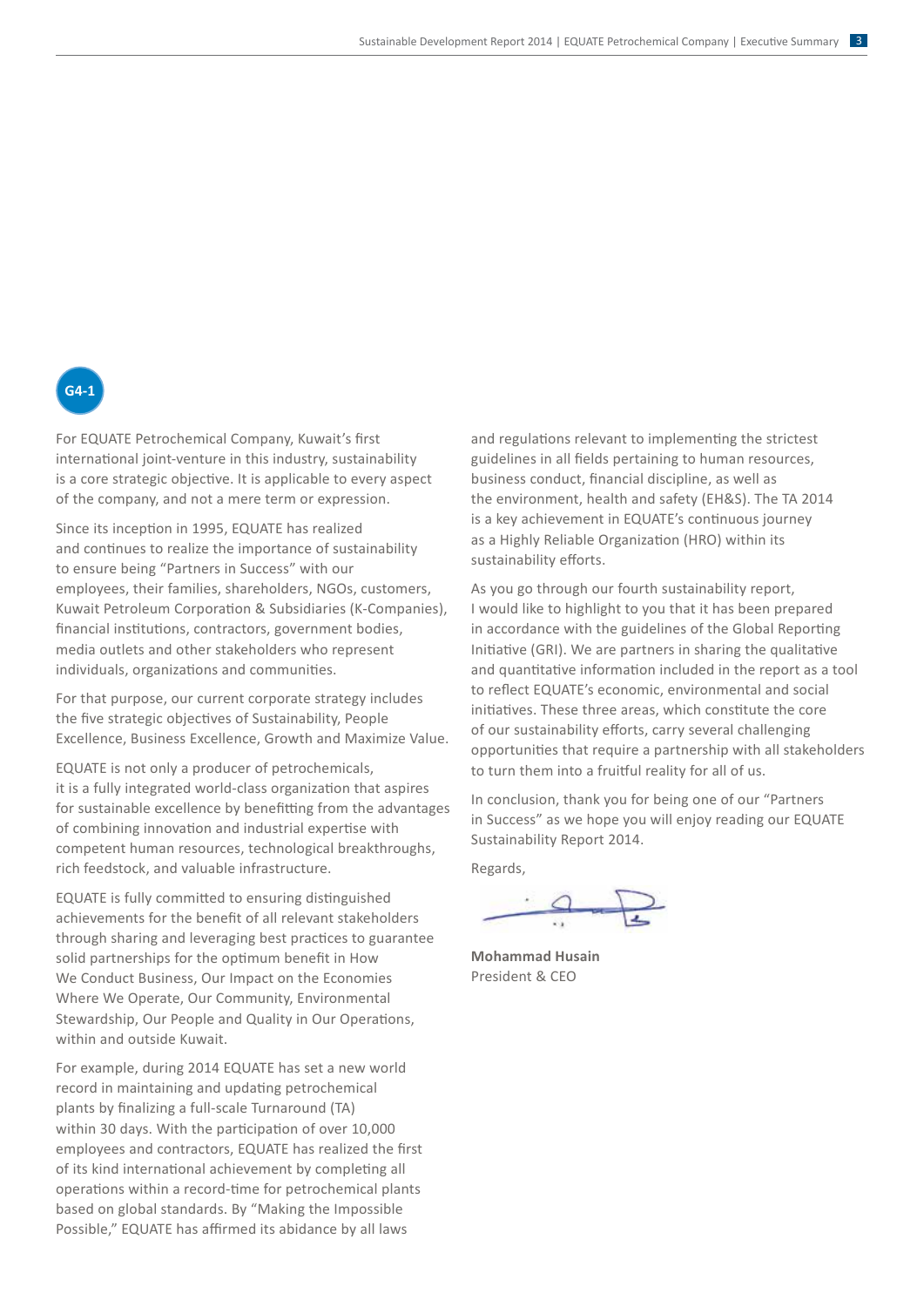# **EQUATE in Numbers**

#### **Managing Environmental Impact**



**1,809,799tCO2**

**1,346,400tCO2**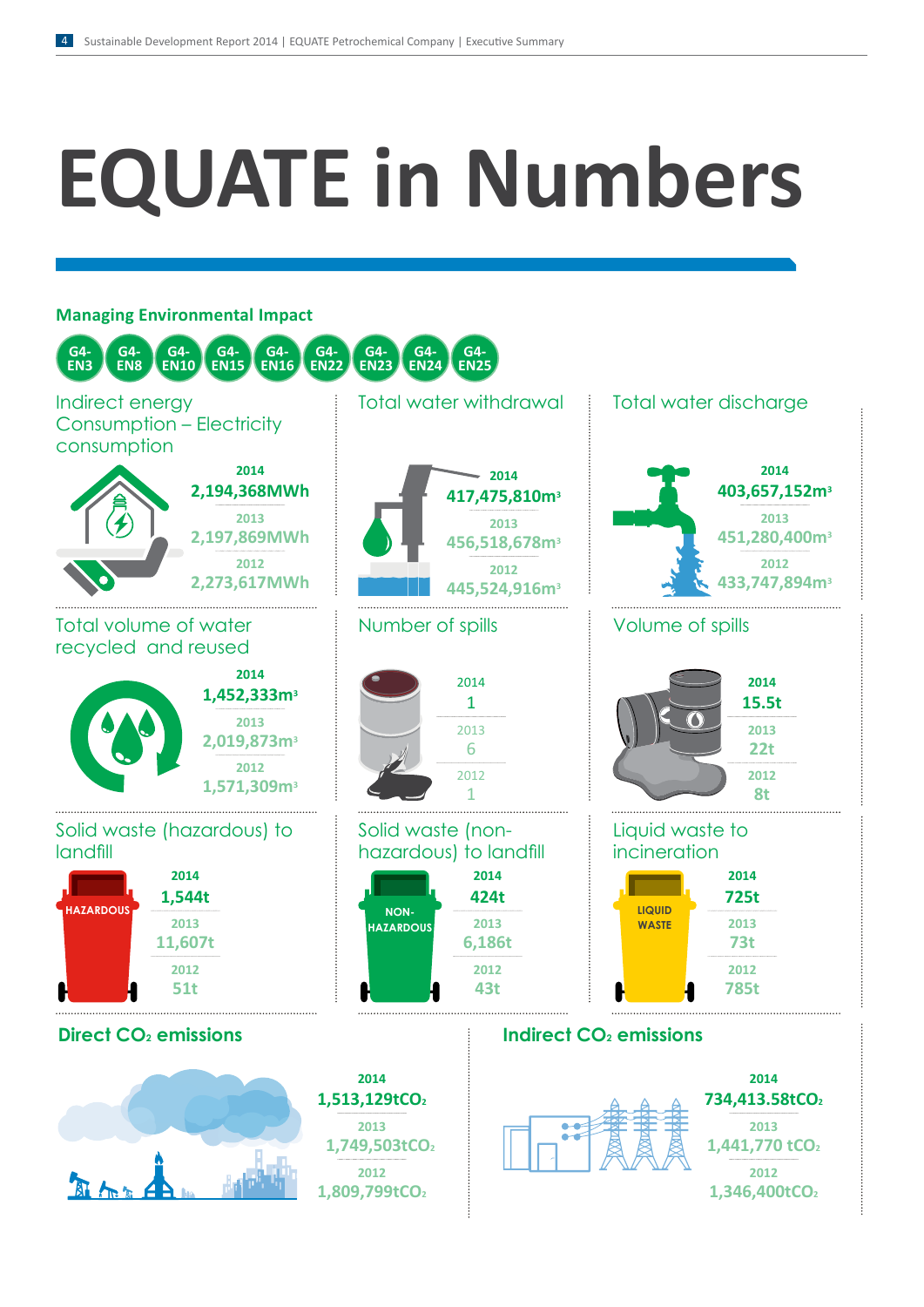#### **Economic Development**



**People**

**G4-9 G4-10 G4-**

#### **Percentage of goods and supplies purchased locally in Kuwait**

**2014 87.5% 2012 91% 2013 91%**

**LA1**

**G4- LA6** **G4- LA9**

**G4- LA11**



#### **Percentage of total local workforce in senior management**



**2014 0.02**

**2014 18**

**2014 1**

. . . . . . . . . . . .

#### **Total full-time employees Total number of new Total number of 2014 employees employees who left 1,312 2013 2014 2014 1,33937 68 2012 1,373 2013 2013 9 47 Total males Total Females 2012 2012 2014 2013 2012 2014 2013 2012 87 49 1228 1,252 1,286 84 87 87 Independent Exposure hours Number of LTI contractors working recordable frequency** . . . . . . . . . . . . . . . .

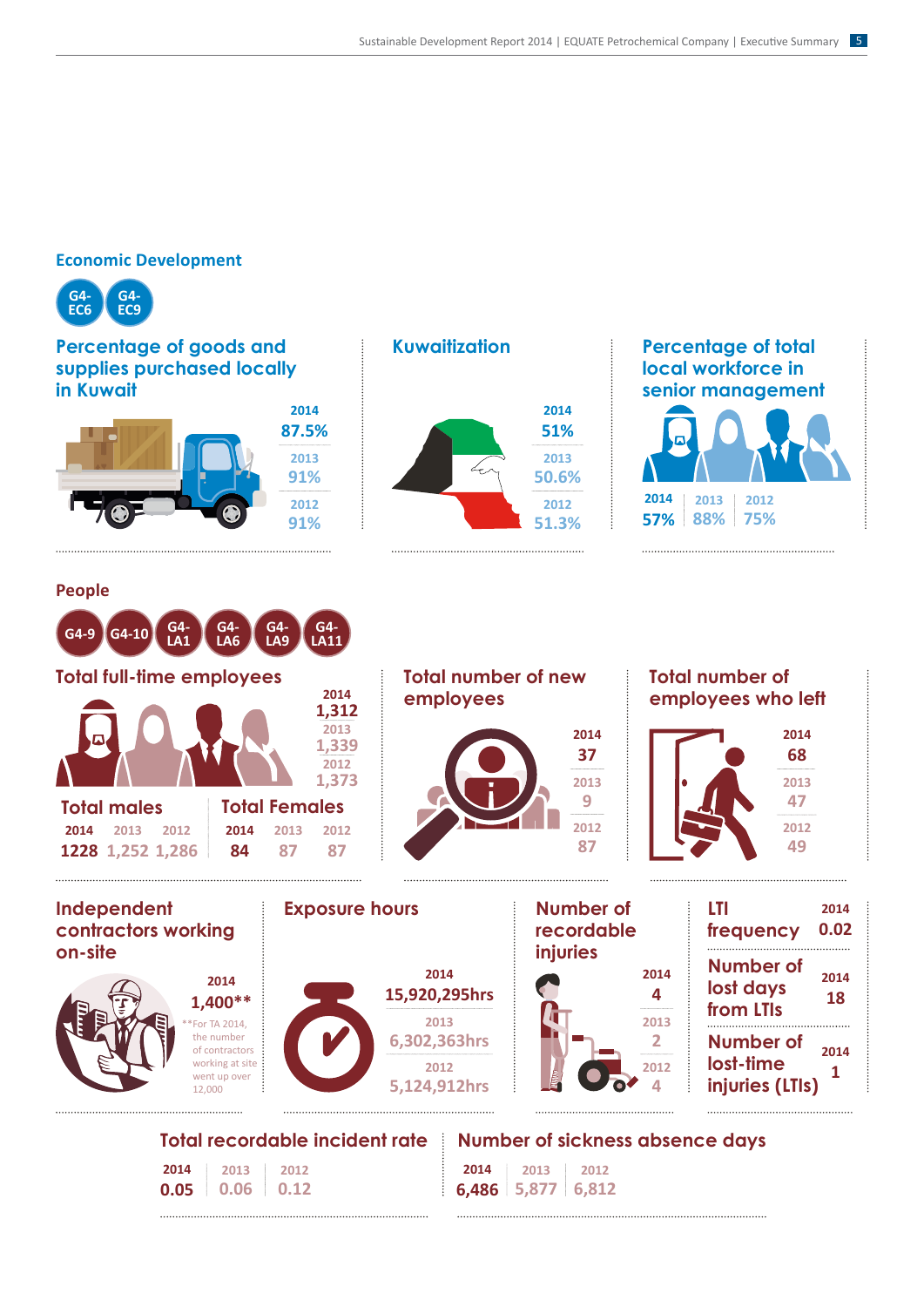**People Training**



**121hrs**

**0hrs**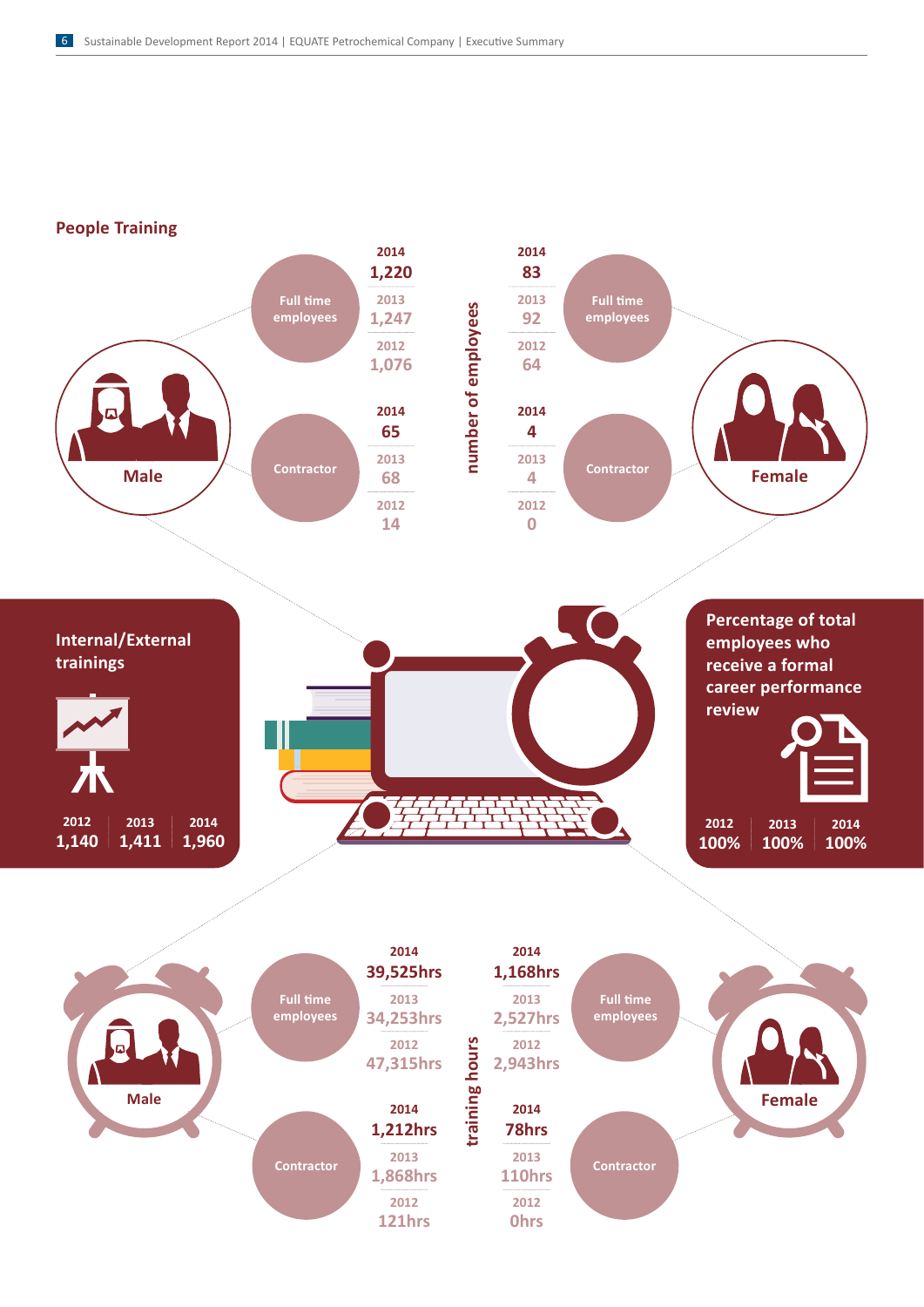#### **Product Responsibility**



#### **Zero Incidents of Non-Compliance**

Concerning the health and safety impacts of products and services

Concerning product and service information and labeling

#### **Society and Local Community**



Zero number of legal actions for anti-competitive behaviour, anti-trust and monopoly practices

No significant fines for noncompliance with laws and regulations